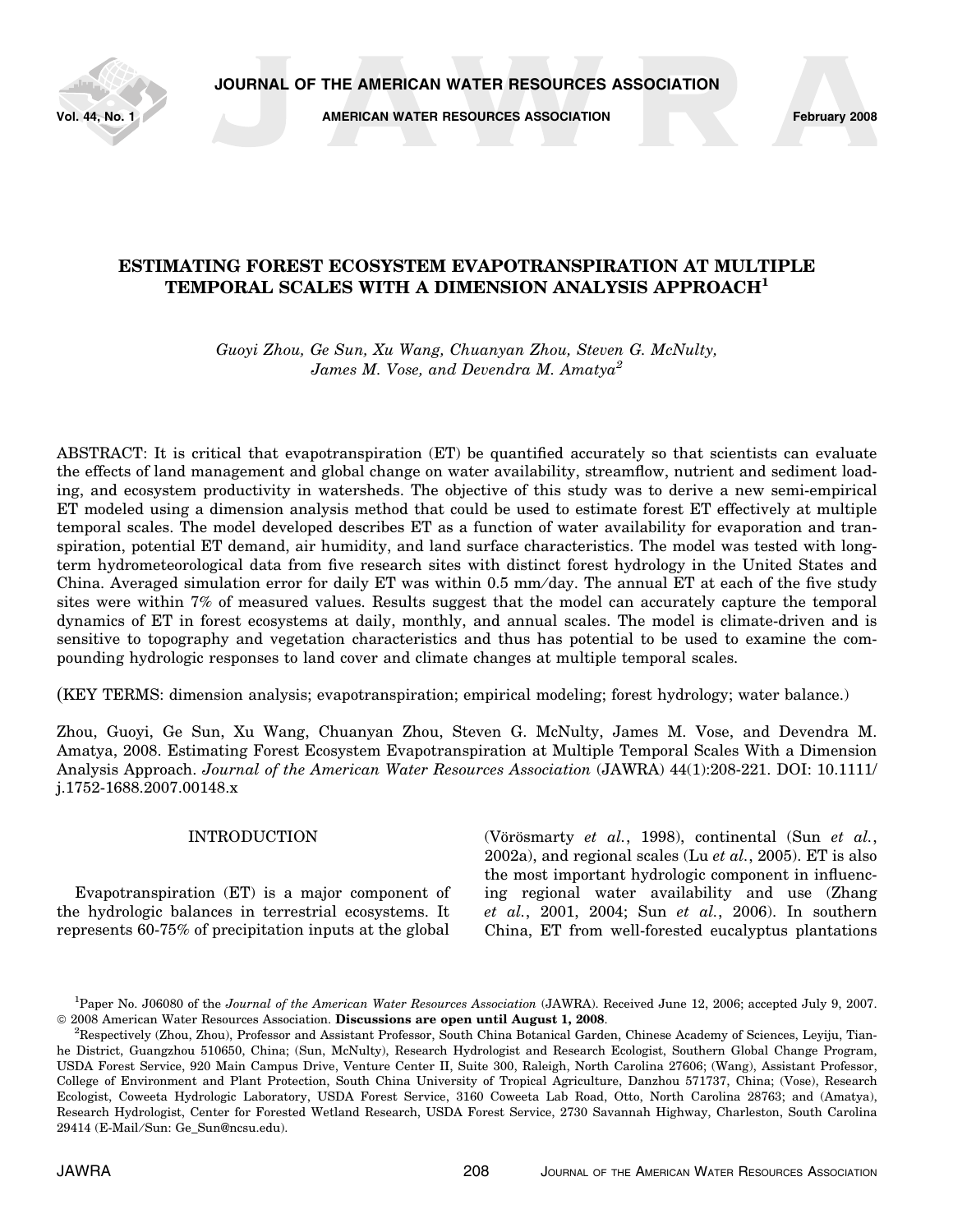can be as high as 90% of annual precipitation (Zhou et al., 2002a). In the last two decades, afforestation campaigns have increased both forest coverage area and productivity in China (Sun et al., 2006). Concerns have been raised in China about the effects of large scale reforestation on water yield as plantations with exotic pioneer tree species such as eucalyptus transpire more water than do native plant communities (Zhou et al., 2002a,b; Sun et al., 2006). The most direct effect of climate and land use changes on hydrology is alteration of the magnitude and distribution of ET (Dow and DeWalle, 2000), with subsequent indirect effects on streamflow magnitude and distribution. Further, ET is also an indicator of ecosystem productivity and biodiversity (Currie, 1991; Law et al., 2002), and in fact, it is the only variable that links hydrology and biological processes in most ecosystem models. Thus, improving our quantitative understanding of how environmental and biotic variables affect forest ET is essential in assessing impacts of land use and global environmental changes on water balance and ecosystem functioning.

It is well understood that the ET processes are mainly controlled by net radiation, atmospheric advection, and air turbulent transport, leaf area, and plant-available soil water (Milly, 1994). The literature describes numerous numerical models with different forms that are based either on physical processes or on empirical statistical approaches. One class of mathematical models is represented by formulas of the single-line type (e.g., Budyko, 1958) that relate annual ET to key driving variables such as annual precipitation, potential evapotranspiration (PET), and land topopgraphy (Zhang et al., 2001, 2004; Donohue et al., 2007). Zhang et al.  $(2004)$  suggest that Fu's formula (Fu, 1981) (Equation 1), which is based on dimensional analysis theories, is the best model for estimating annual ET:

$$
E = E_0 \bigg\{ 1 + \frac{r}{E_0} - \bigg[ 1 + \bigg(\frac{r}{E_0}\bigg)^m \bigg]_m^{\frac{1}{m}} \bigg\},\tag{1}
$$

where  $E$  is actual ET (mm/year),  $E_0$  is PET rate (mm⁄ year), or ET under unlimited soil water conditions,  $r$  is rainfall (mm/year), and  $m$  is a model parameter varying from 1 to infinity.

Fu's model (Equation 1) gives reasonable estimates of annual ET across large climatic gradients (Zhang et al., 2004), but has several limitations: (1) the model is not applicable to smaller temporal (i.e., daily and monthly), (2) it does not explicitly consider soil and vegetation characteristics that affect water availability (Donohue et al., 2007), and (3) it does not consider the effects of humidity or vapor pressure deficit (VPD) on ET directly when calculation of PET does not include the humidity variable. Studies have showed that relative humidity and VPD are important variables in controlling actual ET (Anthoni et al., 2002).

The overall goal of this study was to use a dimension analysis approach similar to that adopted by Fu  $(1981)$  and described by Zhang *et al.*  $(2004)$  to construct a new ET model for moist coniferous forest ecosystems in China and the United States (U.S.). The new model can be applied to estimate daily and monthly ET in addition to annual ET. Specifically, our objectives were to (1) derive a new formula that relates ET to water availability in the soil and on vegetation, to atmospheric demand (air humidity), and to energy driving force (PET) and (2) examine the applicability of this model at multiple temporal (daily, monthly, and yearly) scales.

## **METHODS**

## Model Development

At any temporal and spatial scale, ET occurs as long as three conditions exist: a supply of water in soils or on vegetation surfaces is present; energy is available (often expressed as PET); and the atmosphere can still hold water vapor. Other factors such as leaf stomatal conductance, leaf area index, and atmospheric turbulence can also influence the actual ET by affecting these three major conditions. Based on these assumptions, we hypothesized that actual ET (E) can be described as a function of PET  $(E_0)$ ; actual availability of water in soil and on plant surfaces for evaporation  $(s)$ , and air relative humidity  $(h)$ (0-1) representing atmospheric water demand through VPD or mass transfer:

$$
E = F(E_0, s, h), \tag{2}
$$

where  $F$  is a function to be determined.

The three variables on the right hand side of Equation 2 are independent. By definition,  $E_0$  is the ecosystem ET from lands where water supply is unlimited, and thus is independent of s. We adopted a PET method (described later in the text) in which only air temperature and day length are needed to estimate  $E_0$ , thus  $E_0$  is independent of atmospheric relative humidity,  $h$ . The variable,  $s$ , is affected mostly by precipitation and soil physical properties, and thus is independent of  $h$ . We imply that actual ET is always less than PET.

Mathematically, Equation 2 can be expressed in the following two partial differential equations. They can be used to examine how surplus of potential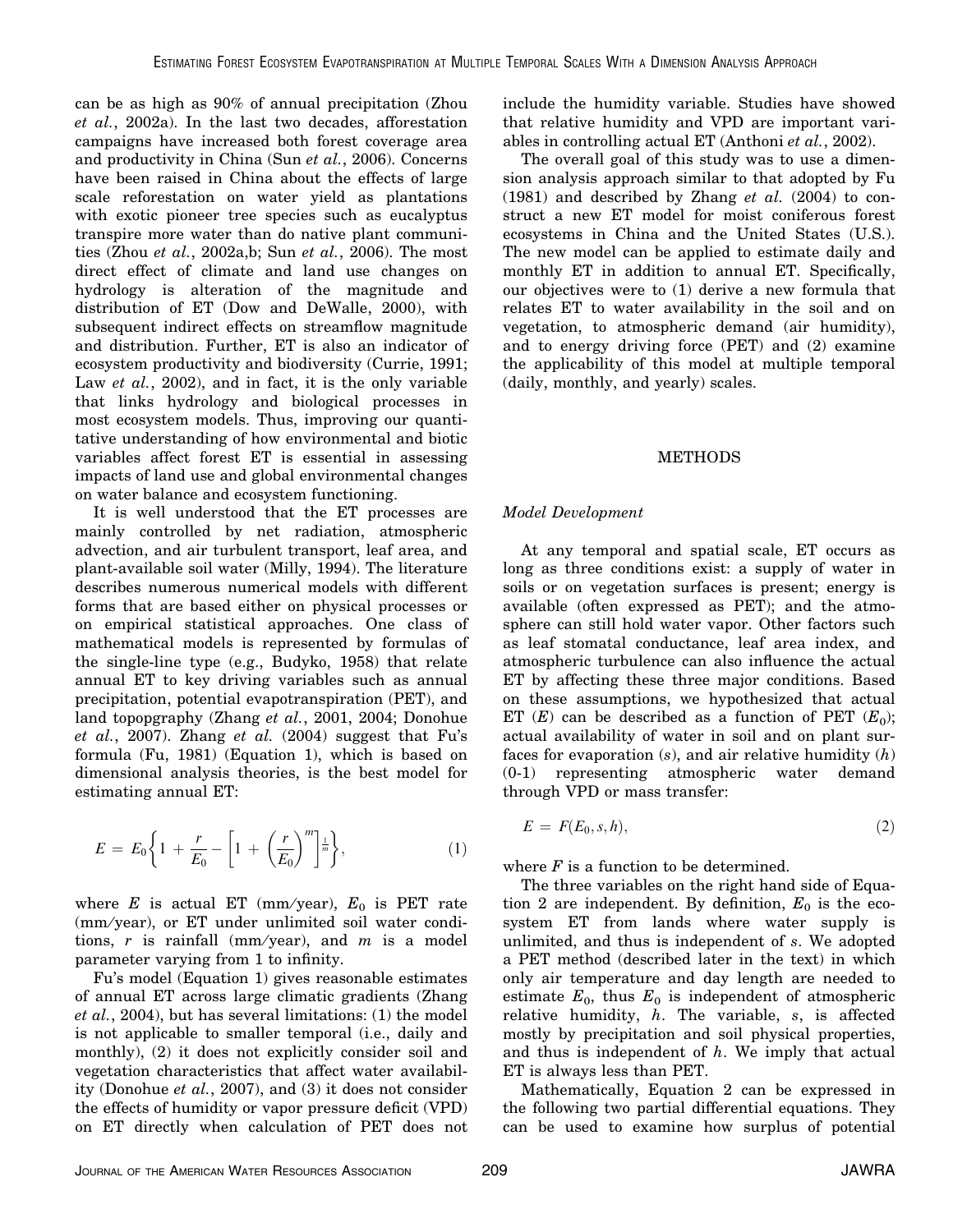energy  $(E_0-E)$  and surplus of availability of water supply  $(s-E)$  drives the ET processes:

$$
\begin{cases} \frac{\partial E}{\partial s} = f(E_0 - E, s, h) \\ \frac{\partial E}{\partial E_0} = \varphi(s - E, E_0, h) \end{cases}
$$
\n(3)

where f and  $\varphi$  are functions to be determined.

In Equation 3,  $h$  is a dimensionless quantum, but  $E_0$ -E and s, s-E and  $E_0$  are pairs of quanta with a dimension of length or time. According to the  $\pi$  law of dimensional analysis, the two pairs of quanta  $E_0$ -E and  $s$ ,  $s$ - $E$  and  $E_0$  should have only one independent quantum in dimension in each pair. If s and  $E_0$  are the quanta with independent dimension for  $E_0$ -E and s, s-E and  $E_0$ , respectively, there will be:

$$
\pi_1 = x = \frac{E_0 - E}{s}
$$

and

$$
\pi_2 = y = \frac{s - E}{E_0}
$$

and Equation 3 may be rewritten as

$$
\begin{cases} \frac{\partial E}{\partial s} = f_1(x, h) \\ \frac{\partial E}{\partial E_0} = \varphi_1(y, h) \end{cases}
$$
(4)

Equation 4 is one of the dimensionless forms of Equation 3.  $f_1$  and  $\varphi_1$  are functions to be determined. Equation 4 should satisfy the following boundary conditions:

$$
\begin{cases}\n\frac{\partial E}{\partial s}|_{E=E_0} = 0\\ \n\frac{\partial E}{\partial s}|_{h=1} = 0\\ \n\frac{\partial E}{\partial E_0}|_{E=s} = 0\\ \n\frac{\partial E}{\partial E_0}|_{h=1} = 0\n\end{cases}
$$
\n(5)

As discussed earlier,  $E_0$ , is independent of water availability,  $s$ , and relative humidity,  $h$ . So, for boundary Condition 1, when  $E = E_0$ , or actual ET  $(E)$ reaches the maximum, then  $E$  will become a constant (under a  $E_0$ ), independent of soil moisture content  $(s)$ , thus the derivative of  $E/s$  equals to zero. For boundary Condition 2, when relative humidity reaches the highest, 1.0, suggesting the water vapor holding capacity of the atmosphere is filled, actual  $ET(E)$  will stop and will not change with water availability, s. Similar verification analysis can be performed for the other three boundary conditions.

Solving Equation 5 subject to above boundary conditions, the following ET model is derived:

$$
E = E_0 \left\{ 1 + \frac{s}{E_0} - \left[ 1 + \left( \frac{s}{E_0} \right)^{N[k(h)+1]+1} \right]^{\frac{1}{N[k(h)+1]+1}} \right\},\tag{6}
$$

where  $N$  is a model parameter. Details of model development are provided in Appendix A. Equation 6 suggests that estimating ET at daily, monthly, or annual scale requires soil water availability, PET, and relative humidity, as driving variables, and an empirical model parameter, N. The form of this model is similar to Fu's model. However, this new model includes more climatic variables and can be applied for finer temporal scales when the input variables are available. Therefore, this new model is not limited to estimating annual or long-term ET as Fu's model does.

## Analysis of Key Parameters and Variables in the ET Model

The Parameter N for Land Surface Characteristics. The parameter  $N$  in the ET model (Equation 6) is a dimensionless integration product that reflects the effects of land characteristics on runoff, soil water, and thus ET. The physical meaning of this parameter is similar to that of the  $m$  parameter in Fu's model (Equation 1). Land cover, soil properties, and landforms all have influences on this parameter. Its value may vary from 0 to infinity. When  $N$  equals zero,  $E$  will be reduced to zero, suggesting that the ET surfaces cannot hold any liquid water, as in the instance of pavement or roofs of houses. In this case, actual ET  $(E)$  will be zero even if the PET or precipitation is large. In another extreme scenario,  $N = \infty$ , E will be determined by the smaller value of s and  $E_0$ , suggesting that the ET surface can hold all liquid water, as in the instance of a flat pond with no flow outlets. The above analysis implies that land topographic gradients will have great impact on runoff, soil water storage, and finally ET. As this parameter is an empirical one that varies greatly among different landscapes and regions, the N values for different land surface conditions must be estimated by empirical data such as long-term historic watershed-scale hydrologic observations. We expect this parameter to vary greatly among different land uses (urban lands vs. forests). However, Fu (1996) suggests that ground topographic gradient (e.g., plain vs. mountains) is the major controlling factor among many other factors.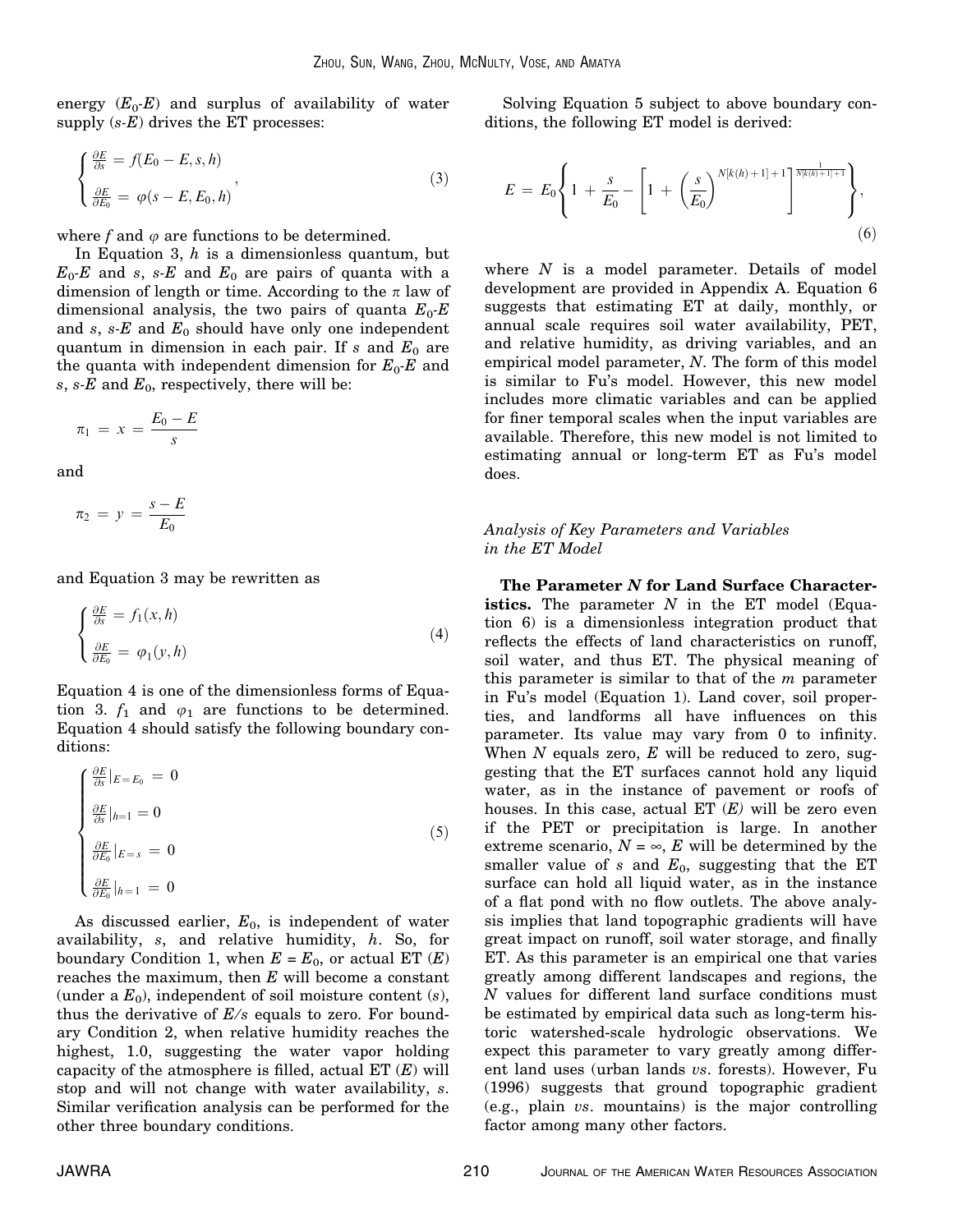Relative Humidity Function  $k(h)$ . The form of the relative humidity function  $k(h)$  can be determined by satisfying the following three conditions:

- (1)  $k(h)$  (0.0 to -1.0) decreases with increase in relative humidity,  $h(0.0-1.0)$ .
- (2) When h equals to zero,  $k(h)$  should reach its maximum value of 0.0. In this case, the ET equation becomes the form proposed by Fu  $(1981)$  (Zhang *et al.*, 2004).
- (3) When h equals 1.0,  $k(h)$  should reach its minimum value of  $-1$ . In this situation, E equals zero.

Based on those requirements, relationship between  $k(h)$  and h was determined as Equation 7, and was graphically presented in Figure 1.

$$
k(h) = \frac{h}{h^2 - h - 1} \tag{7}
$$

When  $N$  is bigger, the variable  $h$  has greater influence on the value of  $N[k(h) + 1] + 1$  (Figure 1b), and



FIGURE 1. The Relationships for (a) Between  $h$  the unit of length. and  $k(h)$  and (b) Between h and  $N[k(h) + 1] + 1$ .

thus  $E$ . Therefore, air humidity is an important factor in the calculation of actual ET, especially when the humidity is low and  $N$  is large (Figure 1b). Although selection of this relation is somewhat arbitrary (only one of the many forms that satisfy the three conditions above), it does provide a simple way to reflect the influence of relative humidity on  $k(h)$ , and eventually E.

Water Availability Variable, s. The term s in Equation 6 represents water in the plant rooting zone and on plant surfaces available to be transferred in a vapor form in the soil-plant-atmosphere continuum during the ET processes. Water sources may include intercepted water on plant surfaces and soil water subject to extraction by plant roots for transpiration and surface soil evaporation. This term is highly variable in space and time, and thus measurements are rarely available. On a long-term basis (such as yearly), total precipitation can represent the maximum water supply for ET. However, for finer temporal scales, such as daily and monthly ones, a simple water balance method is developed in this study to estimate water supply rates.

We developed the following procedure for estimating s using commonly available parameters and measurable climatic variables. As both plant canopy interception and soil water movement involve complex processes at a daily time-scale, simplifications were made for general applications at large spatial scales.

We assume:

- (1) Plant canopy and litter interception losses can be represented as occurring at a fixed rate  $I_p$ when precipitation occurs. The  $I_p$  (dimensionless) values for different forest communities have been well reported for North America (Helvey and Patric, 1988) and China (Zhou et al., 2002a).
- (2) Water drains out of the rooting zone as subsurface flow when soil moisture content exceeds soil water holding capacity (WHC) (dimension in length). If this condition (soil moisture content greater than field capacity) occurs, soil water content is reset as the field capacity. This soil water routing scheme implicitly assumes that all precipitation will infiltrate to the soil zone and ground water recharge will occur when the soil water content exceeds soil field capacity. Soil WHC is a soil hydraulic parameter whose range is readily available from standard soil surveys. It was calculated as the product of field capacity in percent and mean rooting depth in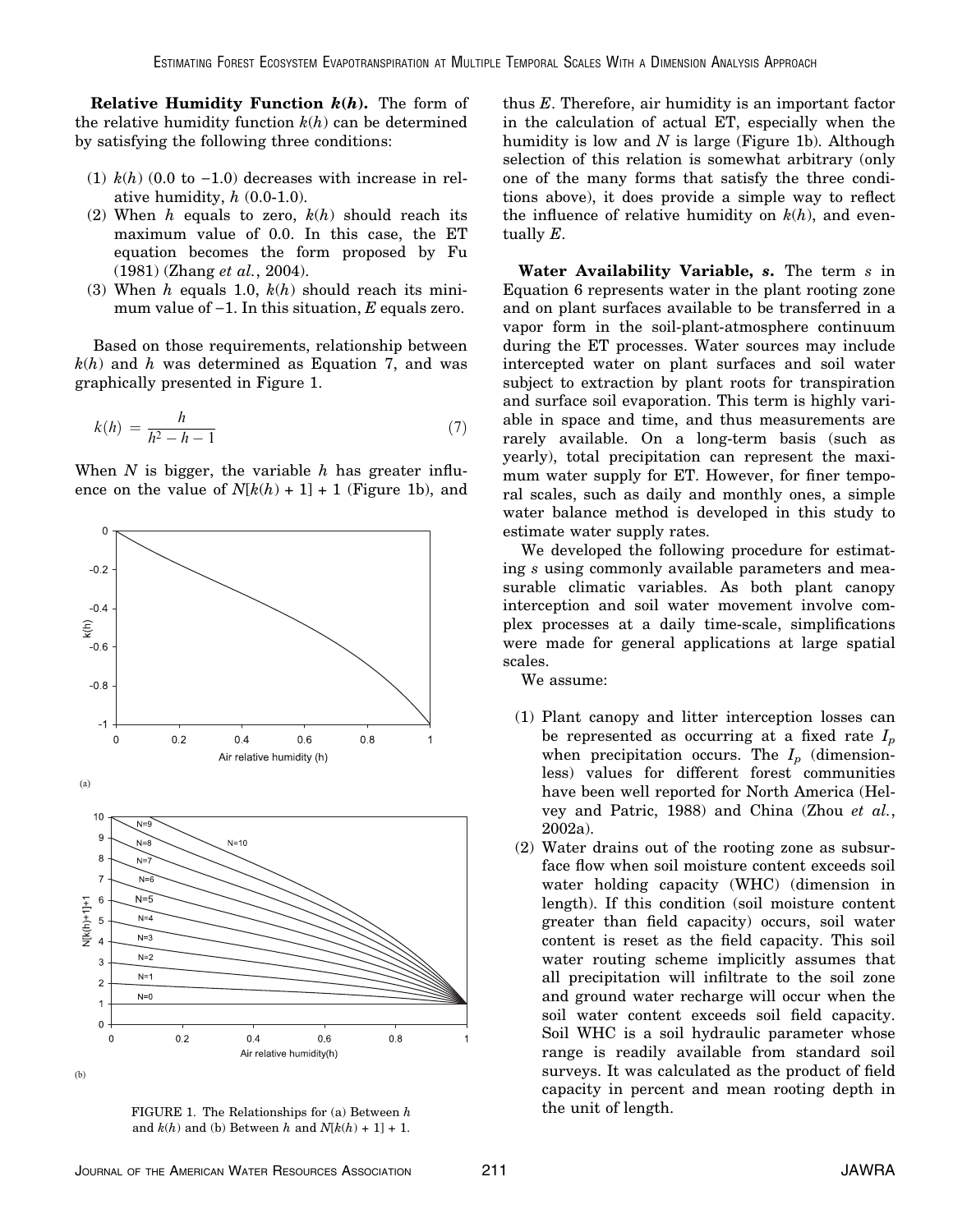Therefore, s in Equation 6 can be estimated for shorter temporal scales by adding two key parameters,  $I_p$  and WHC.

$$
s_i = s_{i-1} + P_i - E_{i-1} \quad \text{if } s_i < \text{WHC} + P_i \times I_p
$$
  
\n
$$
s_i = \text{WHC} + I_p \times P_i \quad \text{if } s_i \ge \text{WHC} + P_i \times I_p,
$$
\n(8)

where  $s_i$  and  $s_{i-1}$  is water availability (mm) in day i or month  $i$  in the rooting zone and plant surface, while  $s_{i-1}$  is the water availability one day or one month earlier. The variable  $E_{i-1}$  is the actual ET in the day or month  $i-1$ .  $P_i$  is precipitation in day or month *i*.  $I_p$  and WHC are constants representing maximum plant canopy and litter interception rates regardless of rainfall characteristics and soil WHC (field capacity) (dimension in length) in the rooting zone, respectively. Canopy interception is an essential component of the forest hydrologic cycle. Forest canopy and litter interception rate  $(I_p)$  can be found in most forest hydrology textbooks and are well reported in the literature (Chang, 2003). It varies among both forest types and seasons but is generally less than 0.4. Similarly, forest rooting depth is also highly variable across biomes. Observed rooting depth values range from less than 1 m to as high as 15 m (Kleidon and Heimann, 1998). Most simulation models use 50-100 cm as a standard rooting depth for hydrologic simulations of water uptake (Kleidon and Heimann, 1998; Sun et al., 1998; Amatya and Skaggs, 2001). In this study, we set the rooting depth as 80 cm as a conservative estimate for all five research sites. Over 80% of the root biomass is located within the top 80 cm soil layer for pine and hardwoods forests in the southern U.S. (Monk and Day, 1988). We consider this rooting zone constitutes ''effective'' rooting depth that plant roots can draw water from during the transpiration process. Field ground water table data from the forested sites suggest plant roots and associated unsaturated water movement in the ET processes could influence soil moisture content at least 80 cm in the soil profile (Sun *et al.*, 2000).

As any empirical modeling method, uncertainties do exist in the model we developed. For example, empiricisms exist in the internal relationships between  $h$  and  $k(h)$ , the parameter N, soil water routing schemes, and even in development of the overall functional relationships between  $E$  and  $E_0$ , s, and  $h$ . Our overall model development strategy was to build some kind of relation forms using rational methods first among the key climatic and physical variables and then use empirical data to verify the relations at multiple scales using different data sources such as watershed water balances and eddy fluxes data when they are available.

#### Estimating Potential ET  $(E_0)$

Daily PET,  $E_0$ , was estimated using Hamon's method as described by Federer and Lash (1978) and Lu et al. (2005) (Equation 9). This method treats temperature as the main driving force for ET, but also includes other variables such as daytime length and saturated vapor pressure.

$$
E_0 = 0.1651 \times D \times V_d \times k,\tag{9}
$$

where  $E_0$  is the PET (mm/day); D is the time from sunrise to sunset in multiples of 12 hours, computed as a function of date, latitude, slope, and aspect of the watershed;  $V<sub>d</sub>$  is the saturated vapor density (g·m<sup>-3</sup>) at the daily mean temperature (T) (°C).

$$
V_{\rm d} = 216.7 \times V_{\rm s} / (T + 273.3),\tag{10}
$$

where  $V_s$  is the saturated vapor pressure (mb).

$$
V_s = 6.108 \times \exp[17.26939 \times T/(T+237.3)], \tag{11}
$$

where  $k$  is the correction coefficient to adjust PET calculated using Hamon's method to measured values. Our previous studies indicated that it was appropriate to use  $k = 1.3$  to estimate forest PET for the Coweeta (CW) site and  $k = 1.2$  to estimate it for other sites (Lu *et al.*, 2005).

Previous regional ET model comparison studies suggest that Hamon's  $E_0$  method gives comparable or slightly higher  $E_0$  than the more data intensive methods, such as Priestly-Taylor equation (Priestley and Taylor, 1972), in the humid region (Vörösmarty et al., 1998; Lu et al., 2005). The Hamon's PET model has the advantages that it requires few input variables for a regional application.

#### Model Validation Procedures

Database Descriptions. Model evaluation was performed at individual sites. Five experimental forest sites in southern China and the southeastern U.S. were selected for detailed model evaluation at multiple temporal scales and deriving N parameters. Those five sites span a wide range of vegetation and hydrologic conditions (Table 1). The two research sites in southern China, Zhanjiang 1 (ZJ1) and Zhanjiang 2 (ZJ2), represented a stand-scale forest hydrologic study of tropical plantations (Zhou et al., 2004). The main study objective of research at these two sites was to quantify total water use by eucalyptus plantations. For each plantation, canopy interception was determined as rainfall above the tree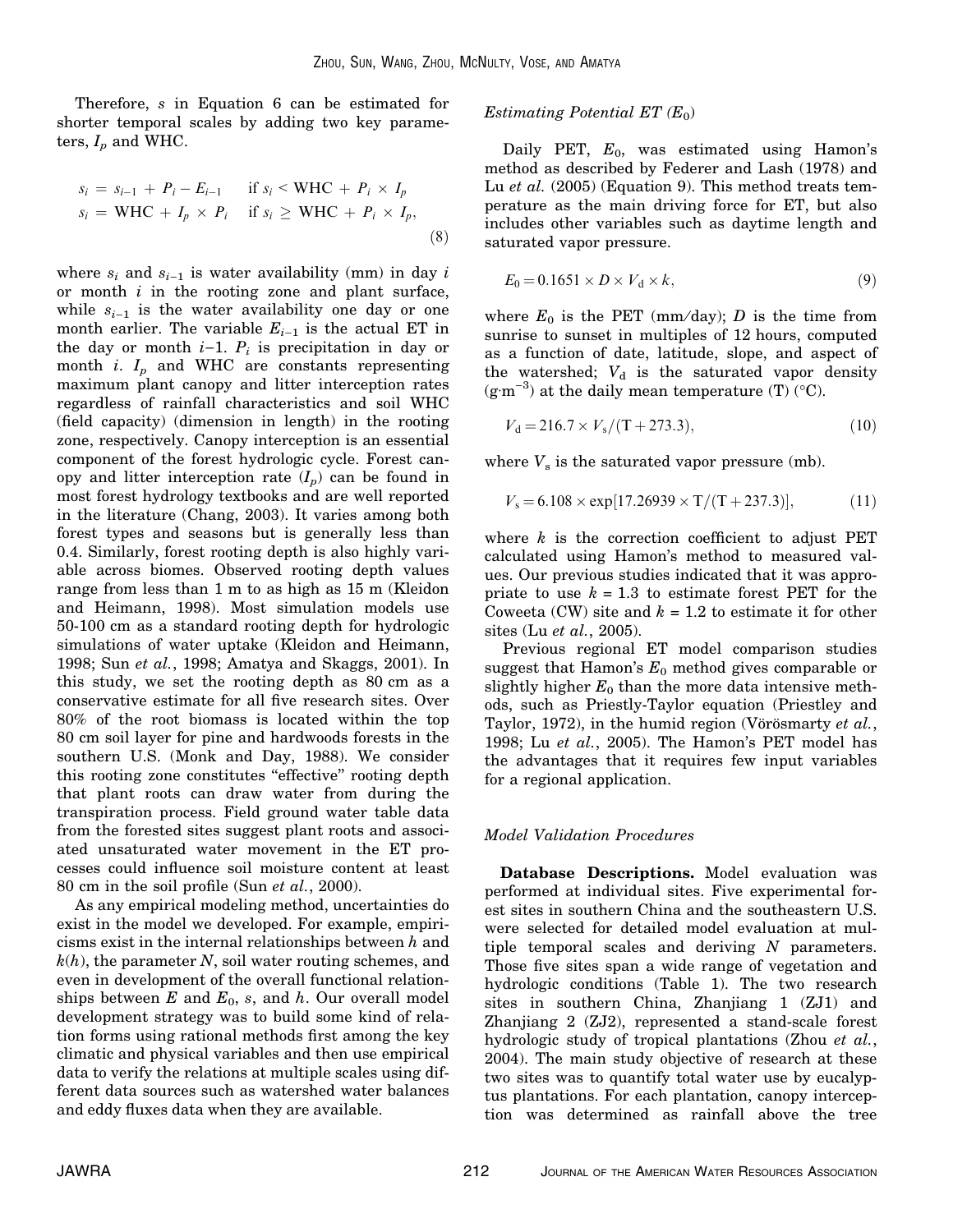| Parameters                                            | Carteret (CT)                               | Coweeta (CW)                                                        | Florida (FL)                                       | Zhanjiang 1, China (ZJ1)                                  | Zhanjiang 2, China (ZJ2)                          |
|-------------------------------------------------------|---------------------------------------------|---------------------------------------------------------------------|----------------------------------------------------|-----------------------------------------------------------|---------------------------------------------------|
| Watershed Size (ha)<br>Location<br>Altitude           | 34° 48'N, 76° 42'W<br>$\frac{3}{3}$<br>25.0 | 35° 03'N, 82° 25'W<br>$710-1,000 \text{ m}$<br>12.0                 | $29^{\circ}$ 54'N, 81° 30'W<br>43-43-44 m<br>140.0 | $21^{\circ}$ 05 N, $109^{\circ}$ 54 E<br>$8-10$ m         | $20^{\circ}$ 54 N, $109^{\circ}$ 52 E<br>$8-10$ m |
| Dominant Climate<br>Long-term Annual<br>Precipitation | ,340 mm, convection<br>Subtropical, marine  | 1,245-2,314 mm, convection<br>Subtropical, marine                   | 1,400 mm, convection<br>Subtropical, marine        | 1,300-2,500mm, convection<br>Tropical, marine             | Propical, marine<br>$1,300-2,500$ mm,             |
| Temperature (°C)<br>Mean Annual Air                   | and hurricane<br>16.2                       | and orographic formation<br>12.6                                    | formation<br>21.0                                  | and hurricane<br>23.5                                     | convection and hurricane<br>23.5                  |
| Slope (%)                                             | 0.2                                         | < 42.0                                                              | $\overline{c}$                                     | $\overline{3}0$                                           | $-2.5$                                            |
| Soils                                                 | Fine sandy loam<br>$(\leq 3m)$ , field      | Deep sandy loams on bedrock<br>$(0-6$ m), field capacity: $0.33$    | Sandy soils on deep<br>$clay$ (<3 m), field        | origin, field capacity: 0.25<br>Sandy soil of sedimentary | soil, field capacity: 0.40<br>Basalt-derived clay |
|                                                       | capacity: 0.22                              |                                                                     | capacity: 0.22                                     |                                                           |                                                   |
| Vegetation                                            | Mature loblolly pine                        | Mature mixed deciduous                                              | Unmanaged mature                                   | Intensively managed                                       | Intensively managed                               |
|                                                       | plantation                                  | hardwoods (oak)                                                     | cypress-slash                                      | eucalyptus plantation                                     | eucalyptus plantation                             |
|                                                       | $I_p = 0.25$ for all seasons                | $I_p = 0.079$ for dormant season<br>$I_p = 0.12$ for growing season | $I_p = 0.15$ for all seasons<br>pine plantations   | $I_p = 0.16$ for all seasons                              | $I_p = 0.20$ for all seasons                      |
| Available Data [precipitation,                        | Daily, monthly,                             | Daily, monthly, and yearly:                                         | 9 years of daily data                              | Daily: $1$ year $(1999-2000)$                             | Daily: 1 year (1999-2000)                         |
| runoff, relative humidity,<br>and PET $(E_0)$         | and yearly:                                 | $(1985 - 1990)$<br>6 years                                          | $(1984 - 1992)$ ; Monthly                          | no runoff data                                            | no runoff data                                    |
|                                                       | 13 years (1988-2000)                        |                                                                     | and yearly: 15 years<br>$(1978 - 1992)$            |                                                           |                                                   |
| N value determination<br>(model calibration)          | Four years (1990-1991)<br>of yearly data    | Five years (1985-1988, 1990)<br>of yearly data                      | Five years (1985-1987,<br>1989-1990) of yearly     | One year data (1999-2000)                                 | One year data (1999-2000)                         |
|                                                       |                                             |                                                                     | data                                               |                                                           |                                                   |
| Model validation (monthly<br>and annual scale only)   | 1992-2000                                   | N/A                                                                 | 1978-1984, 1988                                    | N/A                                                       | N/A                                               |

TABLE 1. Characteristics of Five Research Sites for Model Development and Validation. TABLE 1. Characteristics of Five Research Sites for Model Development and Validation.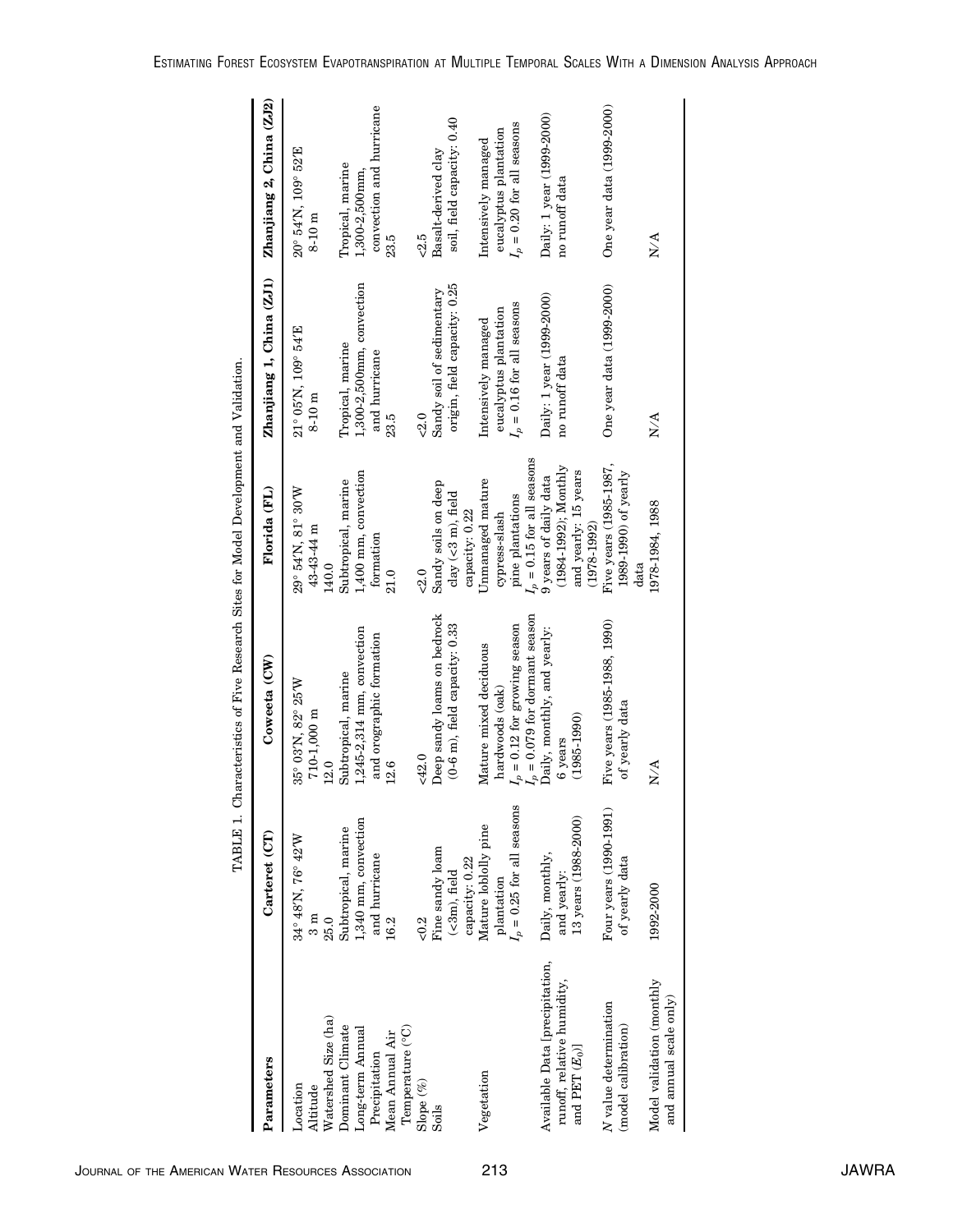canopy, as recorded by a tipping bucket, minus stemflow, and throughfall collectors installed under the canopy. Soil evaporation was measured by several lysimeters in different locations on both sites. Tree transpiration at the stand level was determined by scaling up measured sap flux density of 18-20 trees using a heat-pulse system developed by Edwards Industries of New Zealand (Zhou et al., 2002b, 2004). The sum of canopy interception, soil evaporation, and transpiration was compared with modeled total daily ET. Volumetric soil moisture at four depths (50, 150, 250, and 350 cm) was recorded by TDR-based soil moisture sensors (Theta Probes, Delta T Devices, UK). The CW, Carteret (CT), and FL sites represent three small forested watersheds in a warm and humid subtropical climatic environment of the southeastern U.S. The CW watershed represents a steep upland forest ecosystem of the southern Appalachian Mountains, while the FL and CT watersheds are forested wetlands on the flat coastal plains. The CT watershed was a mid-rotation loblolly pine plantation originally converted from forested wetlands by construction of parallel ditches, a common forestry practice in the Atlantic coastal region. All three sites had a long-term hydrologic monitoring history, and represent three of the best forest hydrologic research facilities in the southern U.S. (Sun *et al.*, 2002b). All three watersheds were gauged by either a flume or weir at the watershed outlet and continuous flow and associated climatic variables were requested for the study period. Details of watershed experimental designs and research findings are found in Swank and Crossley (1988) for CW, Riekerk (1989) and Sun et al. (1998) for FL, and Amatya and Skaggs (2001) for the CT site.

## Procedures of Model Calibration and Validation

Model validations were performed at the daily, monthly, and annual temporal scales after the land surface parameter  $N$  had been determined by a model optimization procedure for each site by pooling all

datasets over the study periods. Once the  $N$  values were derived by this model calibration process, they remained unchanged for model testing at the multiple temporal scales. For FL and CT sites for which we had long-term data, we used only part of the data during this model calibration (fitting) process and reserved another section of the dataset for model validation at multiple temporal scales. Unfortunately, we had daily ET data only from the ZJ1 and ZJ2 sites. So, model calibration and verification only at the daily step was conducted for these two sites. For each of the three U.S. sites, we compared the annual sum of predicted daily or monthly ET to the annual measured ET as determined by the watershed water balance method  $(ET = precipitation - streamflow)$ . Modeled annual ET by the model developed in this study (Equation 6) and Fu's model (Equation 1) were compared with the annual ET used for model validation at the daily and monthly scales for the three U.S. sites.

Linear correlations as well as graphic comparisons were conducted to determine model performance. Daily scale validation was performed at the two Chinese sites. Monthly and annual prediction errors were calculated as annual sum of predicted ET minus estimated annual ET that was estimated as the differences of annual precipitation and stream runoff.

### RESULTS AND DISCUSSION

### Modeled Land Surface Characteristic Parameter N

As described earlier, the value of parameter  $N$  was determined by fitting Equation 6 and comparing modeled and calculated  $E$  with the watershed water balance method (Table 2). Long-term annual actual ET  $(E)$  for both the CW, CT, and FL watersheds was estimated as the difference between measured annual precipitation and streamflow (Table 2). The daily  $E$ values for the ZJ1 and ZJ2 sites were reported in

TABLE 2. Estimated Land Surface Parameter N From Long-Term Hydrometeorological Records.

| <b>Sites and Data Time Period</b>   | Total<br>Precipitation<br>or $S$ (mm/year) | Total<br>Runoff<br>(mm/year) | $E$ (Precipitation-<br>Runoff)<br>(mm/year) | $E_{0}$<br>(mm/year) | h    | Derived $N$<br>Average in Equation in Equation<br>(6) | Derived <i>m</i><br>(1) |
|-------------------------------------|--------------------------------------------|------------------------------|---------------------------------------------|----------------------|------|-------------------------------------------------------|-------------------------|
| Carteret (CT) (1988-1991)           | $1.523\,$                                  | 400                          | 923                                         | 1.148                | 0.79 | 19.86                                                 | 7.36                    |
| Coweeta (CW) (1985-1988, 1990)      | 1.492                                      | 549                          | 943                                         | 986                  | 0.68 | 8.32                                                  | 4.64                    |
| Florida (FL) (1985-1987, 1989-1990) | 1.402                                      | 212                          | 1.190                                       | 1.417                | 0.76 | 10.63                                                 | 4.79                    |
| Zhanjiang $1 (ZJ1) (1999-2000)^1$   | 1.555                                      | No data                      | $826^1$                                     | 1.379                | 0.80 | 2.97                                                  | 1.92                    |
| Zhanjiang 2 (ZJ2) $(1999-2000)^{1}$ | 1.525                                      | No data                      | $1,141^2$                                   | 1,290                | 0.80 | 10.55                                                 | 4.28                    |

<sup>1</sup>Data in this row represent incomplete accumulation for 1999 and 2000;

 $^{2}$ Data represent as the sum of measured canopy interception and sapflow. No runoff measurements from ZJ1 and ZJ2.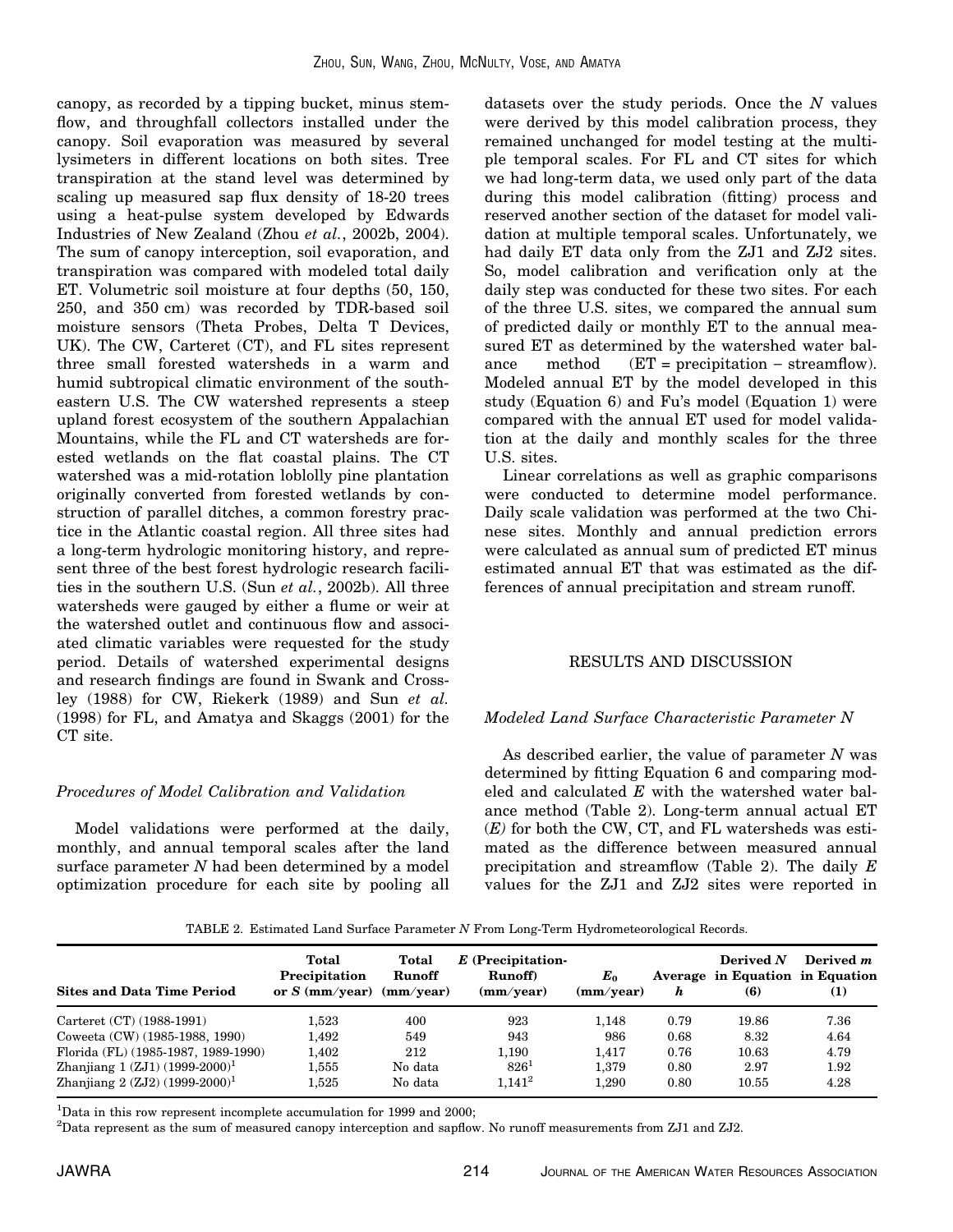Zhou et al. (2002b, 2004) as the daily sums of direct measurements of tree transpiration, soil evaporation, and canopy interception. Large variability of the N value was found. N was largest for the CT site and lowest for the ZJ1 site. This suggests that poorly drained wet flat lands with high water retention capacity such as those at CT and FL generally have higher N values. The high-gradient upland watershed (CW) with a deep soil  $(\approx 6 \text{ m})$  has a surprisingly low N value, which suggests that soil depth also influences  $N$ . The lowest  $N$  value was found at the  $ZJ1$ site, which has well drained sandy soils. These results suggest that land topographic gradient is not the only factor that determines the N value and that soil depth and hydraulic properties may also play an important role in determining this land characteristic parameter. Sites with well-drained sandy soils, such as  $ZJ2$ , may have lower  $N$  values than those sites with deep soils (CW) or poorly drained wetlands (CT and FL). Using the same datasets, values for the parameter  $m$ , in Fu's formula (Equation 1), were also obtained by optimization (Table 2). Fu's model was not designed for modeling daily and monthly ET, so we contrasted our model's performance to Fu's at the annual scale for the three U.S. sites only.

#### Model Calibration and Validation

Model Performance at the Daily Scale. Daily E for each research site was computed by Equation 6 as a function of modeled daily s determined by Equation 8 or direct field measurements, daily  $E_0$  calculated from Equation 9, measured daily  $h$ , and the  $N$ values derived in Table 2. Of the five sites, only ZJ1 and ZJ2 had measured daily ET data for direct day to day model verification. For the other three sites, annual actual ET in a calendar year was estimated as the difference between measured precipitation and runoff at the watershed scale. This estimation may have inherent errors when the change of water storage is large. This would occur in extremely wet or dry years, and was especially common for the two wetland sites (CT and FL), where the inter-annual ground water table level variability was large (Sun et al., 1998; Amatya and Skaggs, 2001). Another potential factor was runoff measurement errors during extreme flow events that resulted in submergence of weirs, such as events caused by hurricanes at the poorly drained CT site (Amatya and Skaggs, 2001). As a result, the years 1988-1989, 1998-1999 at the CT site, year 1984 for the FL site, and year 1989 (a record wet year) at the CW site were eliminated from the databases, primarily because the watershed water balance equation was invalid when applied at



 $(b)$ 

FIGURE 2. Modeled and Measured Daily Actual Evapotranspiration,  $E$ , in Zhanjiang 1 (ZJ1) and Zhanjiang 2 (ZJ2) Sites During 13-Sept-1999 to 23-Sept-2000. Some data were missing as a result of lighting-induced equipment failures.

the calendar year scale. For example, the CW watershed received a 500 mm surplus of rainfall during the second half of 1989 and this resulted in a large ground water recharge. Consideration only of the watershed water balance would lead to overestimation of actual ET in such a case. For the three U.S. sites, we evaluated model performance at the three temporal scales (daily, monthly, and yearly) by comparing annual measured ET (precipitation-runoff) to accumulated annual ET calculated at the daily, monthly, and annual scale by the same Equation 6.

It appears that the ET model performed well in capturing the dynamics of daily ET for sites of ZJ1 and ZJ2 (Figure 2). Linear regression analysis suggests that measured and modeled ET are highly correlated for ZJ1 and ZJ2 with an adjusted  $R^2$  values of 0.509 ( $p < 0.001$ ) for ZJ1 and 0.901 ( $p < 0.001$ ) for ZJ2 (Figure 3). The model performed better for site ZJ2 than for site ZJ1, possibly because the plantations at ZJ1 were not fully stocked (which implies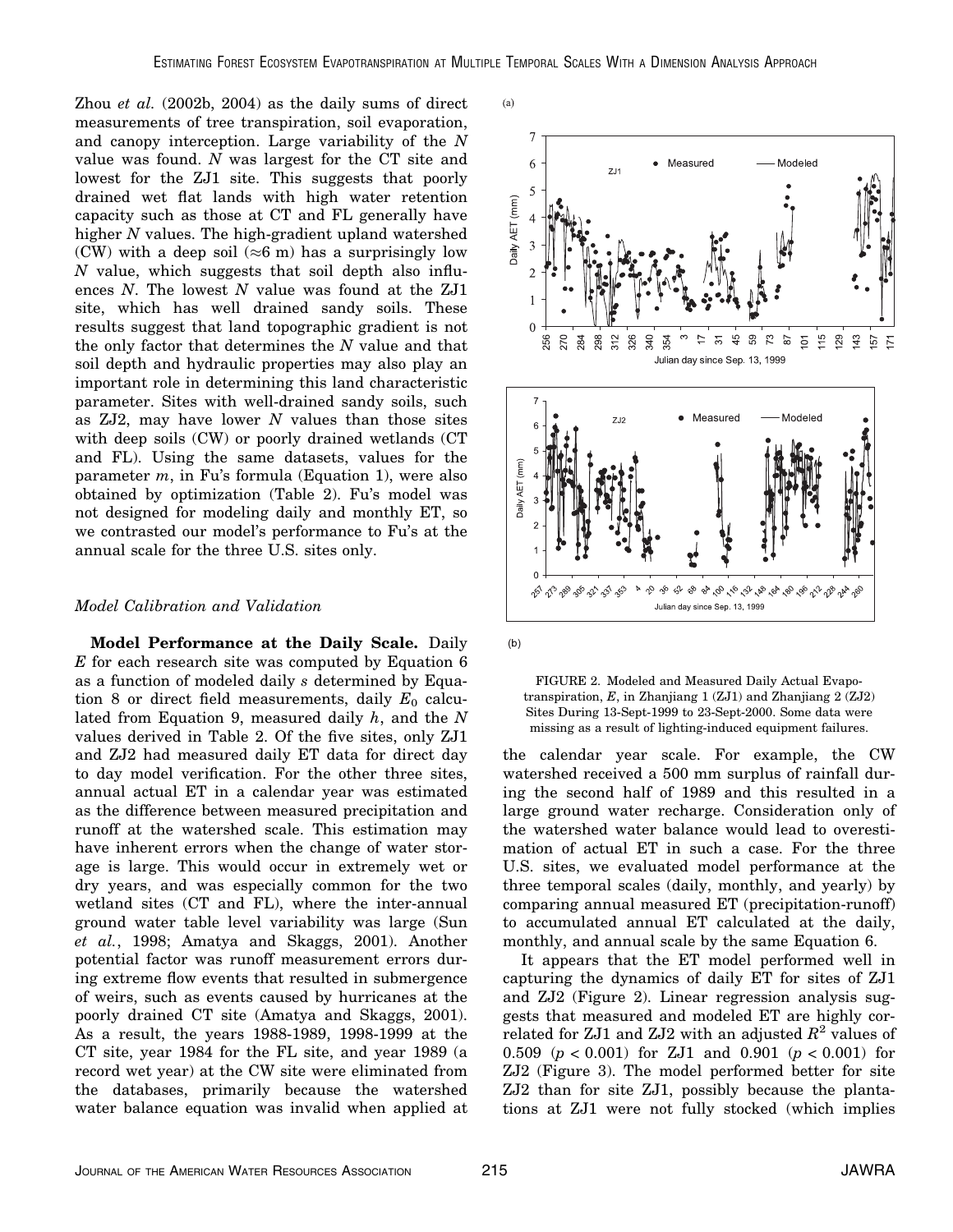

FIGURE 3. Modeled Daily Actual Evapotranspiration Is Closely Correlated to Field Measurements at the Zhangjiang1  $(ZJ1)$  (a) and Zhangjiang2 (ZJ2) (b) Sites.

lower leaf area index and ET) and possibly because measurement errors for some of the ET components may have been larger for ZJ1 (Zhou et al., 2004).

Model Performance at the Monthly and Annual Scales. Because there was only one year of data for ZJ1 and ZJ2 sites, we excluded these two sites from model comparison analysis and focused on the three U.S. sites that had multiple years of data. Unfortunately, as mentioned earlier, these three U.S. sites did not have daily or monthly actual ET data, so we have to use annual totals of simulated and measured for evaluating model performance.

The model developed by this study performed well for all scales when comparing against measured annual totals (Figure 4). Across sites, the FL site had the highest variability for both measured and simulated annual ET, which suggests that the model captured the inter-annual variability reasonably well. This can be seen more clearly in Figure 5, which shows statistically significant correlations ( $p < 0.01$ ) between annual measured ET and annual totals simulated by the same formula with inputs at three different temporal scales. When the sites were pooled together, the adjusted  $R^2$  values were 0.40, 0.44, 0.63, and 0.48 for the daily, monthly, and annual models of Equation 6, and for Fu's model, respectively. When calibration data were excluded for the CT and FL sites, the adjusted  $R^2$  values lowered slightly to 0.49 and 0.58 for the monthly and annual models (Equation 6), but were reduced to 0.16 (not significant at the 0.05 level) for Fu's model. Daily scale model validation-only analysis was not performed due to lack of sufficient data. Averaged crosssite annual prediction errors were found to be within 7% across methods and models. Equation 6 predicted slightly better with an increase in the temporal scale as showed by the averaged absolute prediction errors of 7% (-11.8 to 0.0%), 6% (-15.8 to 1%), and 5%  $(-13.8 \text{ to } 0.0\%)$  for daily, monthly, and annual models, respectively. At the individual site level, among the three sites it appears that our model performed best at the FL site, which had a wider ET range  $(768-1,158$  mm/year) than had the other two (Figure 6). The  $R^2$  values for this site were 0.45, 0.56, 0.71, and 0.74 for the daily, monthly, and annual models of Equation 6, and for the Fu model (annual model only), respectively. When calibration data were excluded,  $R^2$  was reduced somewhat to 0.58 and 0.60 for the monthly and annual models, and 0.57 for Fu's model (annual model only). In contrast, the data for CW and CT were much more scattered and the range of ET values was much narrower, and consequently both Fu's model and Equation 6 had relatively higher simulation errors (Figures 6a and b) and the correlations between simulated and modeled were not significant at the 0.05 level, not as good those for the FL site.

Validation of ET models at daily to monthly temporal scales was rarely conducted in most hydrologic studies due to lack of measurements at such scales. Our study certainly suffered from lack of long-term high resolution ET data to verify the model performance at multiple scales (daily and monthly) as well. In addition, we found that the annual ET calculated by the watershed balance equation as the residual of precipitation and streamflow could have large errors for certain years when the change of soil water storage was large. However, the long-term hydrologic databases derived from an array of forested watersheds across a climatic and topographic gradient in this study provided a unique opportunity to calibrate and test the behaviors of the new ET model. In fact,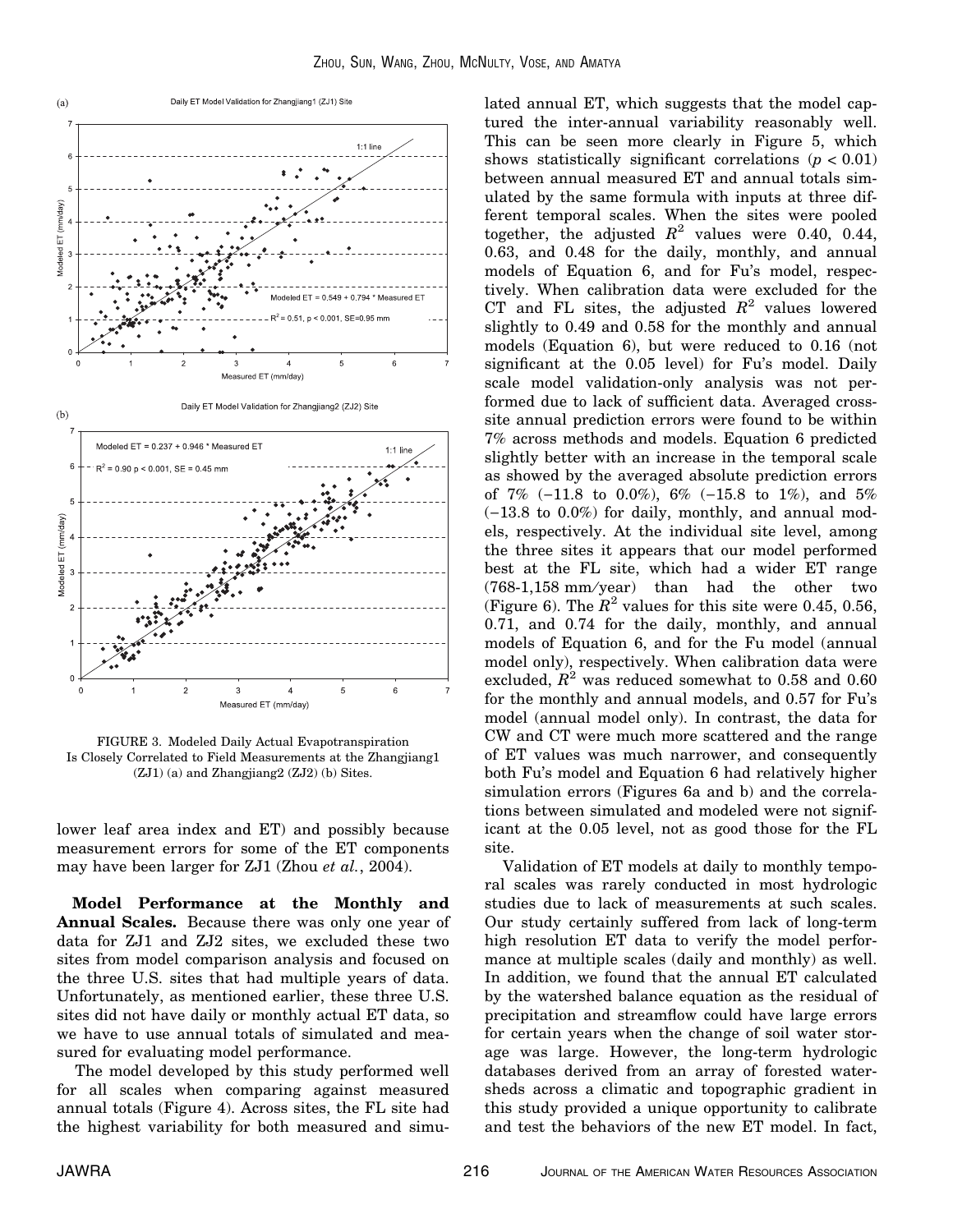

Averaged Annual ET

FIGURE 4. Summary of Across-Site Comparison of Annual ET Measurements and Simulated Annual ET Using Daily, Monthly, and Annual Time Step Methods at Three Forested Watersheds in Southern U.S. Error bars indicate variability (1 SD) of annual total ET.

during the model validation phase of the present study, we have identified several years in which streamflow may have measurement errors may have occurred, and these possible errors require further investigation. The relatively low simulation errors (<15.8%) across multiple scales suggest that the model developed in this study has promise to capture the multiple temporal dynamics of ET across a wide range of watersheds.

Performance Comparison to Fu's Model. As mentioned earlier, model comparisons between our model and Fu's model can be carried out only at the annual scale as Fu's model was not designed for finer temporal scales. In general, the ET model developed in this study performed better than Fu's model at the annual temporal scale, notably for the CT site where ET was overestimated by the later model. Modeling errors of Fu's model were most pronounced at the CT site (Figures 4 and 6b). Fu's model tended to overestimate annual ET when it was less than 1,100 mm ⁄ year but overestimated it when it is above 1,100 mm ⁄ year. (Figure 5c). Across the three sites, the averaged absolute prediction error for annual ET by the Fu (1981) model was 7.6%, ranging from  $-12.7\%$  to 0.0%.

At the annual temporal scale, the soil moisture term in Equation 6 would be annual precipitation, the same as the term,  $r$ , in Fu's model. So, the differences between our model and Fu's model lie on two aspects: (1) Fu's model uses a fixed empirical parameter,  $m$ , that is mostly related to land surface characteristics Fu (1996) (Equation 1) and (2) Our model uses averaged relative air humidity and a calibrated empirical parameter, N, that reflects soil and topographic controls on water balances. Better match between observed ET and predictions by our model (Figures 4 and 5c) suggests that adding relative humidity might be essential for predicting annual ET. The relative humidity for watersheds examined in this study located in the humid regions differs little among sites and time. The effect of humidity on ET predictions might be more important for other regions that have low humidity with high temporal and spatial variability.

### **CONCLUSIONS**

Quantifying regional ecosystem ET at the daily to monthly temporal scales is often expensive and remains challenging in hydrology. Directly measuring ET at high temporal and spatial resolutions are rare, so models are indispensable in constructing ecosystem water balances and testing new hypotheses. Although measuring ET at the shorter temporal scales by using the eddy covariance and energy balance methods (Wilson et al., 2001) across a global network has become possible, modeling is still the practical tool for estimating this variable and scaling up the point to watershed scale measurements to the regional scale. We used a dimensional analysis approach to develop a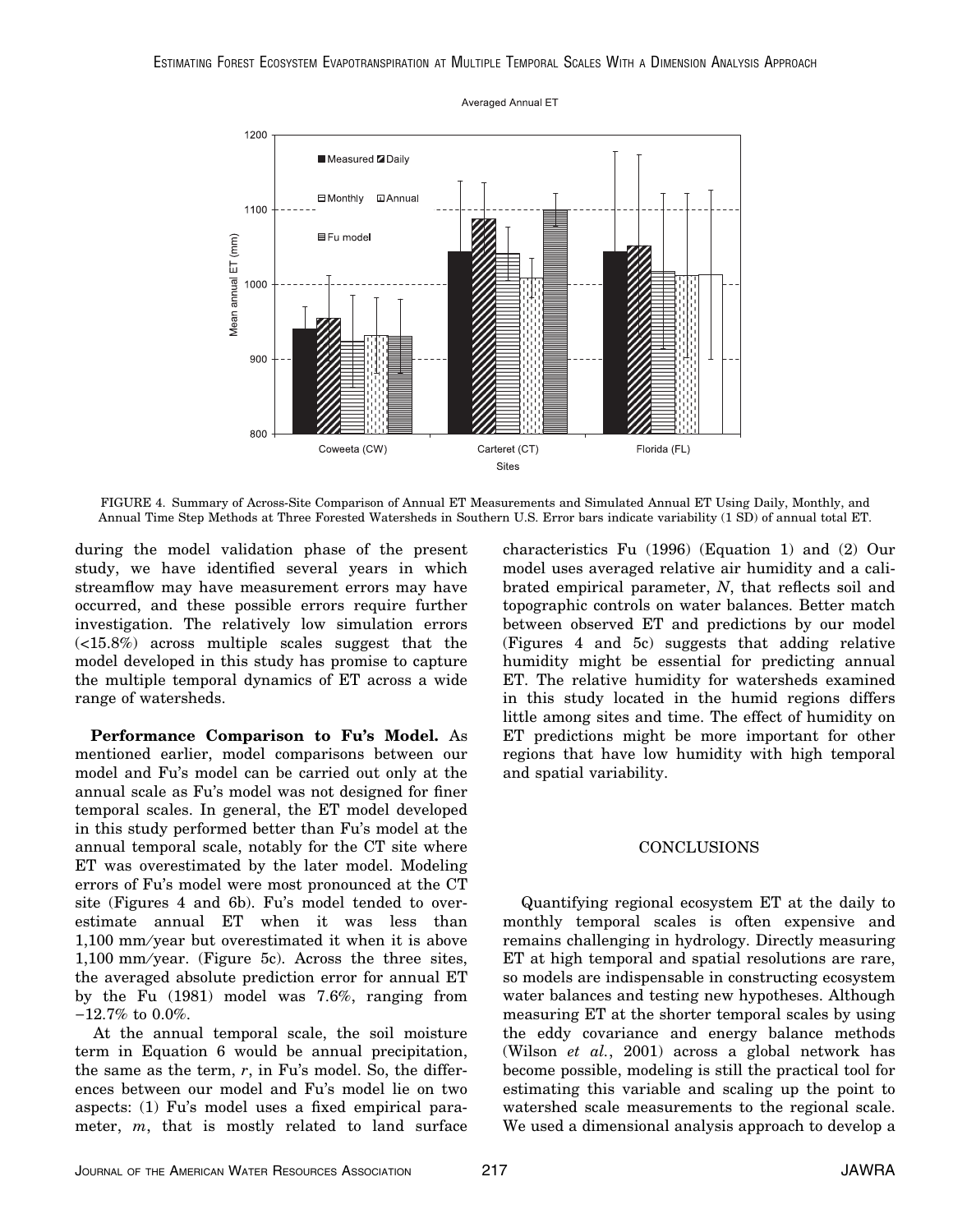

FIGURE 5. A Comparison of Measured Annual ET to (a) Annual Sum of Modeled Daily ET, (b) Annual Sum of Modeled Monthly ET, and (c) Modeled Annual ET, During Multiple Years at Three Forested Watersheds in the Southern U.S.

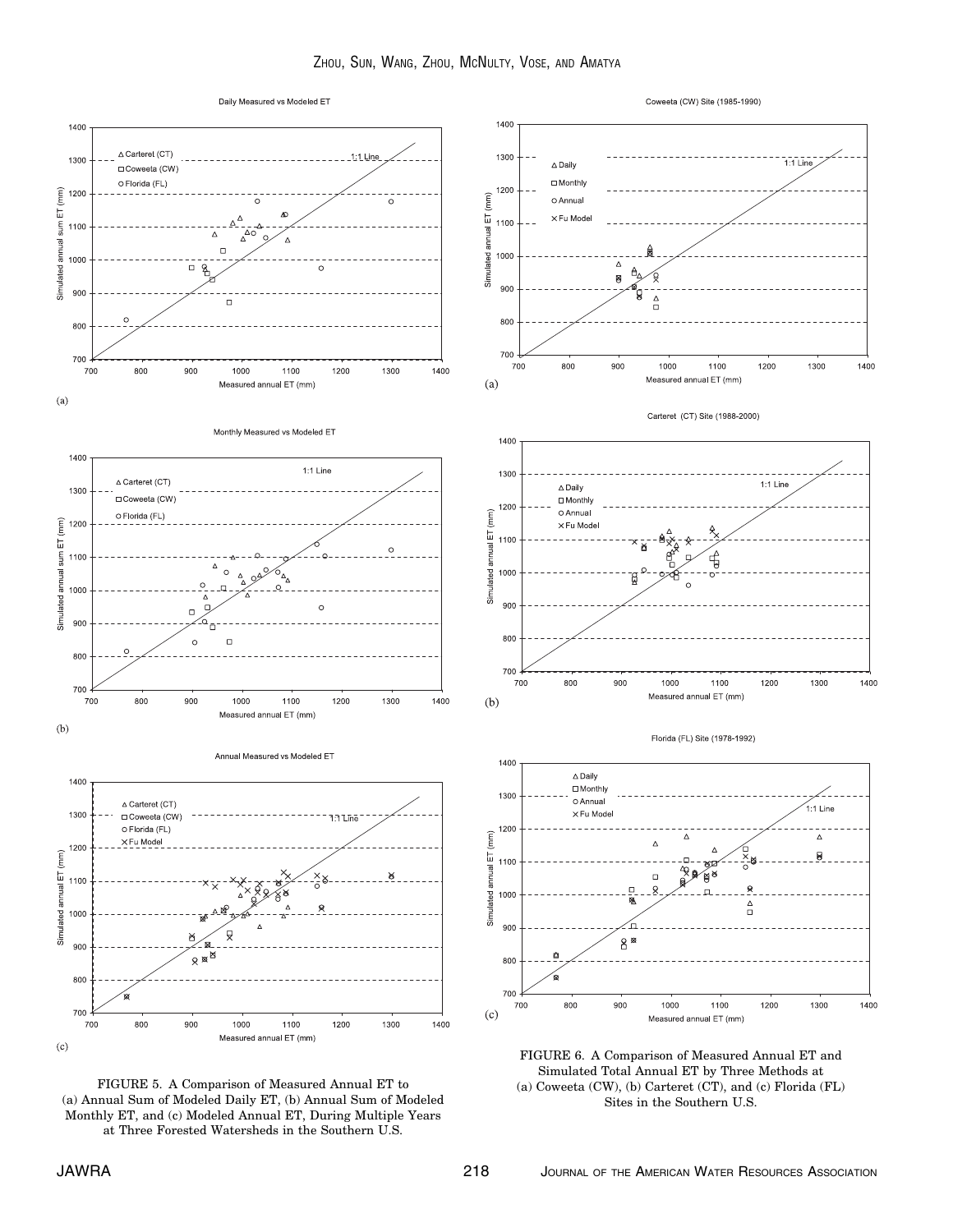semi-empirical ET model that can estimate actual ET at multiple temporal scales. This work represents an extension of the ET model proposed originally by Fu  $(1981)$  and examined by Zhang *et al.*  $(2004)$ . We found that Fu's model had larger prediction error for one wetland site (CT) at the annual temporal scale. This suggests adding the relative humidity variable is essential to improve model performance. Soil moisture and relative humidity are important variables for modeling ET at finer temporal scales. Depending on the scale of interest, our model requires different input variables that are readily available for most landscapes. This modeling exercise suggests that daily to monthly ET can be quantified with reasonable confidence by using commonly available information about meteorology (precipitation, relative humidity, and air temperature), soils (field capacity), and plants (rooting depth and canopy rainfall interception rate). This process-based approach allows improved understanding of the processes and factors that control the water loss from ecosystems. However, uncertainty remains regarding factors that control the empirical parameters  $(i.e., N)$ in the derived ET model. Because our study covered a limited variety of sites and surface conditions (e.g., all forested), more research is needed to extrapolate and generalize the mechanisms by which land surface characteristics control ET at different temporal scales and under different climatic regimes. More field watershed-scale or regional scale hydrologic data are needed so that factors affecting the key empirical parameters  $(i.e., N)$  in the ET model can be explored further. Models are needed to link surface features such as watershed forest leaf area to the ET model parameters for wide-range applications. In addition, model calibration is necessary when the model is applied to an area for which the  $N$  parameter has not been published. Prediction in such areas will involve derivation of N values using historical hydrologic data. Once the model is calibrated, it will be very useful for a wide range of model application purposes. Because the model we derived in this study is sensitive to land surface characteristics through canopy interception, water extraction from the plant rooting zone, and also PET, it may be useful for predicting hydrologic responses to changes in land use, land cover, and climate at multiple temporal scales. Linking this model with physiologically meaningful vegetation parameters that are readily derived remote sensing data can be powerful for understanding the hydrologic cycles at a larger scale (Donohue et al., 2007).

#### ACKNOWLEDGMENTS

Support for this study was from National Basic Research Program of China 2002CB111502 and 2002CB111503. Partial support from the Southern Global Change Program, USDA Forest Service in collaboration with the Southern China Botanical Garden, Chinese Academy of Sciences. The use of trade, firm, or corporation names in this publication is for the information and convenience of the reader. Such use does not constitute an official endorsement or approval by the U.S. Department of Agriculture of any product or service to the exclusion of others that may be suitable. We thank one anonymous reviewer's thorough review of the original manuscript.

#### LITERATURE CITED

- Amatya, D.M. and R.W. Skaggs, 2001. Hydrologic Modeling of Pine Plantations on Poorly Drained Soils. Forest Science 47(1):103- 114.
- Anthoni, P., M.H. Unsworth, B.E. Law, J. Irvine, D.D. Bladocchi, S.V. Tuyl, and D. Moore, 2002. Seasonal Differences in Carbon and Water Vapor Exchange in Young and old-Growth Ponderosa Pine Ecosystems. Agricultural and Forest Meteorology 111: 203-222.
- Budyko, M.I., 1958. The Heat Balance of the Earth's Surface. Translated from Russian by N.A. Stepanova. U.S. Department of Commerce, Washington, D.C., 259 pp.
- Chang, M., 2003. Forest Hydrology: An Introduction to Water and Forests. CRC Press LLC, New York, 373 pp.
- Currie, D.J., 1991. Energy and Large-Scale Patterns of Animaland Plant- Species Richness. The American Naturalist 137: 27-49.
- Donohue, R.J., M.L. Roderick, and T.R. McVicar, 2007. On the Importance of Including Vegetation Dynamics in Budyko's Hydrological Model. Hydrology and Earth System Sciences 11:983-995.
- Dow, C.L. and D.R. DeWalle, 2000. Trends in Evaporation and Bowen Ratio on Urbanizing Watersheds in Eastern United States. Water Resources Research 36:1835-1843.
- Federer, C.A. and D. Lash, 1978. BROOK: A Hydrologic Simulation Model for Eastern Forests. Water Resources Research Center, University of New Hampshire, Durham, NH. Research Report 19. 84 pp.
- Fu, B.P., 1981. On the Calculation of the Evaporation From Land Surface. Scientia Atmospherica Sinica 5:23-31 (In Chinese).
- Fu, B.P., 1996. On the Calculation of Evaporation From Land Surface in Mountainous Areas. Scientia Meteorologica Sinica 16:328-335 (In Chinese).
- Helvey, J.D. and J.H. Patric, 1988. Research on Interception Losses and Soil Moisture Relationships. In: Forest Hydrology and Ecology at Coweeta. Ecological Studies, Vol. 66. W.T. Swank, and D.A. Crossley, Jr. (Editors). Springer-Verlag, New York, pp. 129-137.
- Kleidon, A. and M. Heimann, 1998. A Method of Determining Rooting Depth From a Terrestrial Biosphere Model and its Impacts on the Global Water and Carbon Cycle. Global Change Biology 4:275-286.
- Law, B.E., E. Falge, L. Gu, D.D. Baldocchi, P. Bakwin, P. Berbigier, K. Davis, A.J. Dolman, M. Falk, J.D. Fuentes, A. Goldstein, A. Granier, A. Grelle, D. Hollinger, I.A. Janssens, P. Jarvis, N.O. Jensen, G. Katul, Y. Mahli, G. Matteucci, T. Meyers, R. Monson, W. Munger, W. Oechel, R. Olson, K. Pilegaard, K.T. Paw, U.H. Thorgeirsson, R. Valentini, S. Verma, T. Vesala, K. Wilson, and S. Wofsy, 2002. Environmental Control Over Carbon Dioxide and Water Vapor Exchange of Terrestrial Vegetation. Agricultural and Forest Meteorology 113:97-120.
- Lu, J., G. Sun, S.G. McNulty, and D.M. Amatya, 2005. A Comparison of six Potential Evapotranspiration Methods for Regional use in the Southeastern United States. Journal of American Water Resources Association 41:621-623.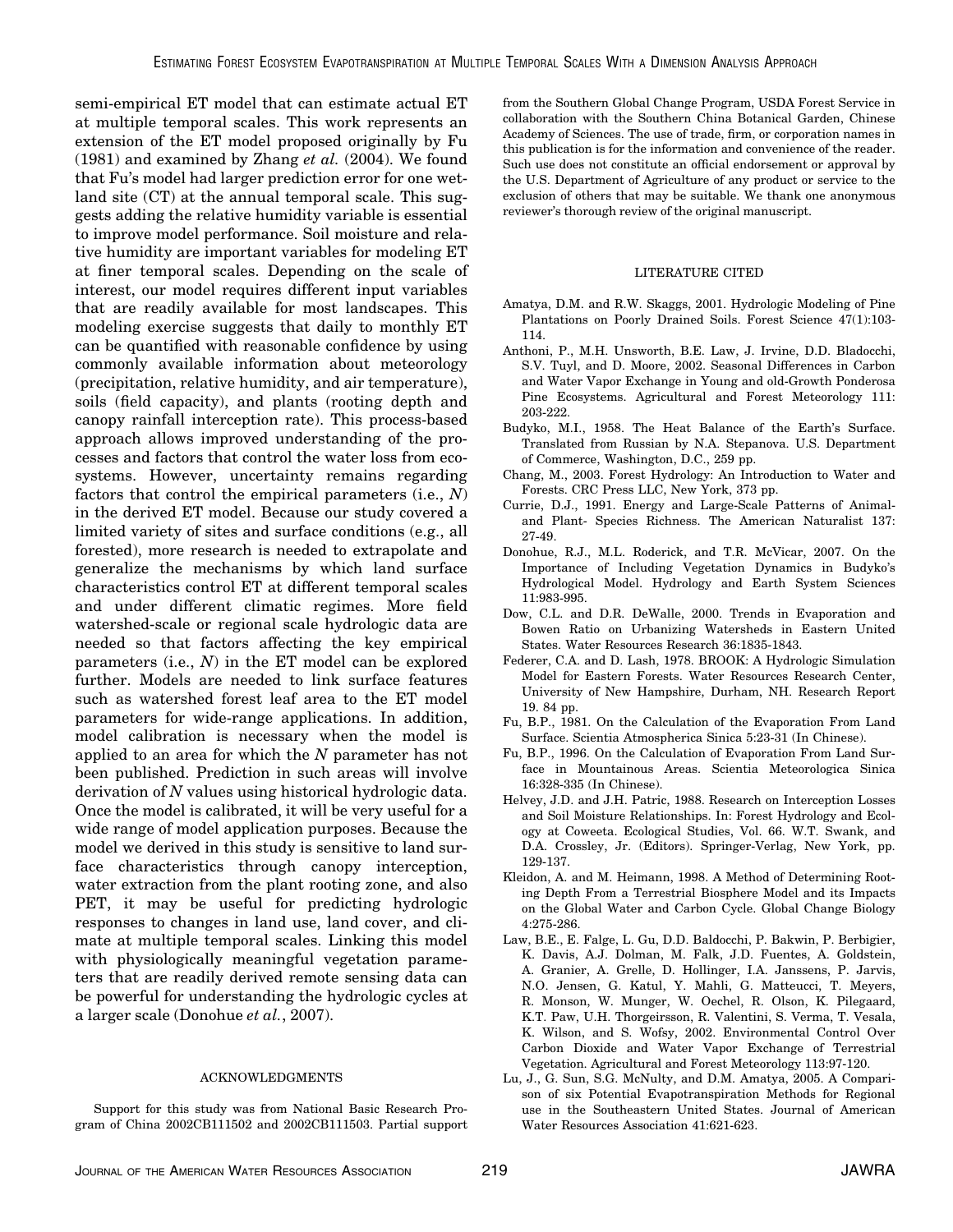- Milly, P.C.D., 1994. Climate, soil water storage, and average annual water balance. Water Resources Research 30:2143-2156.
- Monk, C.D. and F.D. Day, 1988. Biomass, Primary Production, and Selected Nutrient Budgets for an Undisturbed Watershed. In: Forest Hydrology and Ecology at Coweeta. Ecological Studies, Vol. 66. W.T. Swank, and D.A. Crossley, Jr. (Editors). Springer-Verlag, New York, pp. 151-159.
- Priestley, C.H.B. and R.J. Taylor, 1972. On the Assessment of Surface Heat Flux and Evaporation Using Large Scale Parameters. Monthly Weather Review 100:81-92.
- Riekerk, H., 1989. Influence of Silvicultural Practices on the Hydrology of Pine Flatwoods in Florida. Water Resources Research 25:713-719.
- Sun, G., S.G. McNulty, D.M. Amatya, R.W. Skaggs, L.W. Swift, Jr, J.P. Shepard, and H. Riekerk, 2002a. A Comparison of the Watershed Hydrology of Coastal Forested Wetlands and the Mountainous Uplands in the Southern US. Journal of Hydrology 263:92-104.
- Sun, G., S.G. McNulty, J. Moore, C. Bunch, and C. Ni, 2002b. Impacts of Climate Change on Water Availability and Rainfall Erosivity in China During the Next 100 Years. Proceedings of the 12<sup>th</sup> International Soil Conservation Organization. Beijing, China, 2002.
- Sun, G., H. Riekerk, and N.B. Comerford, 1998. Modeling the Forest Hydrology of Wetland-Upland Ecosystems in Florida. Journal of American Water Resources Association 34:827-841.
- Sun, G., H. Riekerk, and L.V. Kornhak, 2000. Ground-Water-Table Rise After Forest Harvesting on Cypress-Pine Flatwoods in Florida. Wetlands 20:101-112.
- Sun, G., G. Zhou, Z. Zhang, X. Wei, S.G. McNulty, and J.M. Vose, 2006. Potential Water Yield Reduction due to Reforestation Across China. Journal of Hydrology 328:548-558.
- Swank, W.T. and D.A. Crossley, Jr (Editors), 1988. Forest Hydrology and Ecology at Coweeta. Ecological Studies. Springer-Verlag, New York.
- Vörösmarty, C.J., C.A. Federer, and A.L. Schloss, 1998. Potential Evaporation Functions Compared on US Watersheds: Possible Implications for Global-Scale Water Balance and Terrestrial Ecosystem Modeling. Journal of Hydrology 207:147- 169.
- Wilson, K.B., P.J. Hanson, P.J. Mulholland, D.D. Baldocchi, and S.D. Wullschleger, 2001. A Comparison of Methods for Determining Forest Evapotranspiration and its Components: Sap-Flow, Soil Water Budget, Eddy Covariance and Catchment Water Balance. Agricultural and Forest Meteorology 106:153- 168.
- Zhang, L., W.R. Dawes, and G.R. Walker, 2001. Response of Mean Annual Evapotranspiration to Vegetation Changes at Catchment Scale. Water Resources Research 37:701-708.
- Zhang, L., K. Hickel, and W.R. Dawes, 2004. A Rational Function Approach for Estimating Mean Annual Evapotranspiration. Water Resources Research 40:1-14.
- Zhou, G., Z. Huang, J. Morris, Z. Li, J. Collopy, N. Zhang, and J. Bai, 2002b. Radial Variation in Sapwood Thickness in two Eucalyptus (Eucalytus Urophylla S.T. Blake) Plantations. Acta Botanica Sinica 44:1418-1424.
- Zhou, G., J.D. Morris, J.H. Yan, Z. Yu, and S.L. Peng, 2002a. Hydrological Impacts of Reforestation With Eucalyptus and Indigenous Species: A Case Study in Southern China. Forest Ecology and Management 167:209-222.
- Zhou, G., G. Yin, J. Morris, J. Bai, S. Chen, G. Chu, and N. Zhang, 2004. Measured sap Flow and Estimated Evapotranspiration of Tropical Eucalyptus Urophylla Plantations in China. Acta Botanica Sinica 46:202-210.

#### APPENDIX A: ANALYTICAL SOLUTIONS OF EVAPOTRANSPIRATION AT MULTIPLE TEMPORAL SCALES

Based on differential mathematical theorems, a necessary condition for Equation 4 in the main text to have a general solution is:

$$
\frac{\partial^2 E}{\partial s \partial E_0} = \frac{\partial^2 E}{\partial E_0 \partial s},\tag{A1}
$$

where

$$
\frac{\partial^2 E}{\partial s \partial E_0} = \frac{\partial f_1(x, h)}{\partial E_0} = \frac{\partial f_1}{\partial x} \cdot \frac{\partial x}{\partial E_0} = \frac{1}{s} (1 - \varphi_1) \frac{\partial f_1}{\partial x}
$$

and

$$
\frac{\partial^2 E}{\partial E_0 \partial s} = \frac{\partial \varphi_1(y, h)}{\partial s} = \frac{\partial \varphi_1}{\partial y} \cdot \frac{\partial y}{\partial s} = \frac{1}{E_0} (1 - f_1) \frac{\partial \varphi_1}{\partial y}
$$

Therefore,

$$
\frac{1}{s}(1-\varphi_1)\frac{\partial f_1}{\partial x} = \frac{1}{E_0}(1-f_1)\frac{\partial \varphi_1}{\partial y}
$$
 (A2)

As

$$
\frac{s}{E_0} = \frac{E_0 + s - E}{E_0} \cdot \frac{s}{E_0 + s - E} = \frac{1 + y}{1 + x} \tag{A3}
$$

Equation A2 becomes

$$
\frac{(1+x)\frac{\partial f_1}{\partial x}}{1-f_1} = \frac{(1+y)\frac{\partial \varphi_1}{\partial y}}{1-\varphi_1}
$$
(A4)

The left side of Equation A4 is a function of only  $x$ and h, and the right is a function of only  $\gamma$  and h. A necessary condition for both sides to be independent of x and y is that they must equal to a term including only the variable h:

$$
\frac{(1+x)\frac{\partial f_1}{\partial x}}{1-f_1} = \frac{(1+y)\frac{\partial \varphi_1}{\partial y}}{1-\varphi_1} = N[k(h)+1]
$$
\n
$$
(A5)
$$

The right side of Equation  $A5$  includes a constant N that is dependent of the three variables  $x, y, h$ , and a term  $k(h)$  which is a function of h only. The integral constant on the right hand side of Equation A5 took an arbitrary form, but it reflects the influences of both land surface characteristics (N) and atmospheric humidity  $(h)$ . The form of  $k(h)$  is described later in this paper. Thus, Equation A5 can be written as